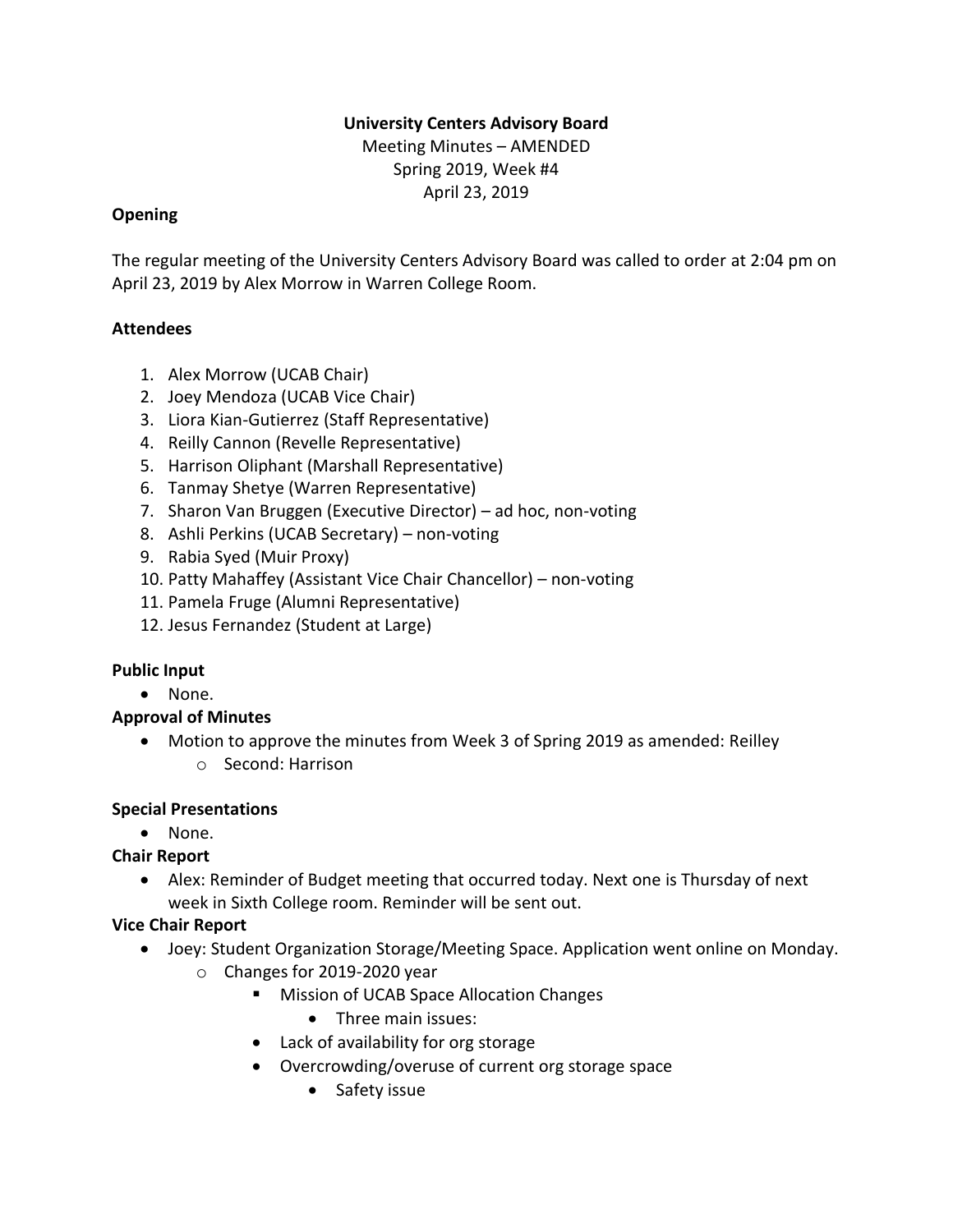- Underuse of current student org storage space
	- Shelves are not being used, but are given automatically.
- o Solutions:
	- Lateral file storage (Lockable)
		- Theft is a concern.
	- Shared room storage
		- Self-select storage for organizations
		- Oversized storage needs (i.e. Greek Letters)
		- Under/Misuse office spaces
			- o Converting these into storage spaces.
			- o Free offices near open space will become executive student office spaces/meeting rooms. Addresses need of currently not having a place to meet. Open only to student organizations and reservations will be open two weeks before the quarter begins (or week 8 of the previous week) and will be a first come first serve process.
	- Many student organizations only want a meeting space, but several do want both.
	- Process has already began for this pilot program.
- $\circ$  Alex: How are you going to address those with last minute office meetings?
	- Joey: Refer them to same process.
- $\circ$  If a space is available for an hour, couldn't they use it?
	- Joey: Have yet to discuss this, but we have discussed keeping the doors locked since this is specifically for students.
- o Rabia: How big are the racks if students make large orders (of shirts)?
	- Joey: Up to the new vice chair. Will they cultivate a new and open culture?
	- Sharon: Current racks can accommodate two plastic bins each.
	- Joey: Also, this process allows them to self-select and some have personal storage they use. So they can tell us how much they want.
- $\circ$  Pamela: Is there also a need for a work space within those storage spaces like a work table in the middle?
	- Joey: I don't know. Yet, if we give students a place to put stuff, they will do it. So it will be up to the next vice chair.
- o Pamela: If you have a rack, don't put anything on the floor, right?
	- Joey: Up to next vice chair to either do inspections, with notice, or another way to handle this situation.
- o Alex: Is there a policy already written about this?
	- Joey: Yes, this policy is already in place.
- $\circ$  Joey: What I appreciate is if I have an idea, they can be executed. I can go to Sharon and share with her and soon after they can be in progress.

#### **Director Report**

• This was more of Joey's idea than he's taking credit for. Lots of conversation about this.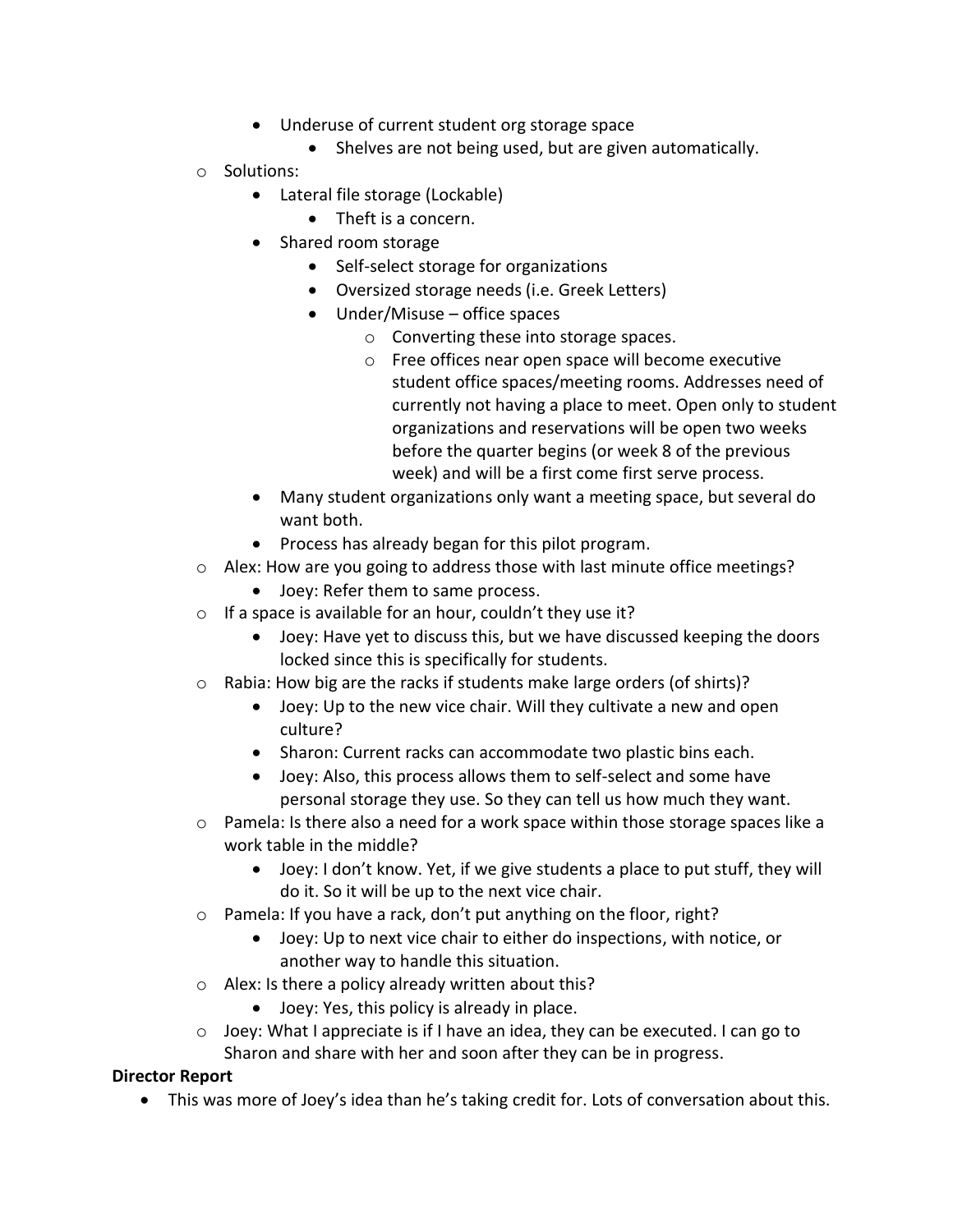- Working on the budget preparation with the committee.
- Southeast patio is being worked on with furniture, shared dining spaces, counter dining spaces and will be reusing current furniture. We're being aware of costs and sustainable opportunities. Hope is to get it installed over the summer.
	- o Tanmay: Is it possible to put compost bins?
		- Sharon: I will look into it, but composting is a challenge on campus.
	- o Alex: May want to look into Rodger's gardens.
		- Sharon: That's a good idea and many of our vendors do compost.
- Soda and swine is saying June as an open date.
- Dirty Birds contractor bids will be in this week and there may be a Fall opening.
	- o Joey: What was Soda and Swine's excuse for June?
		- Sharon: No excuse was given.
	- o Tanmay: Will it be June before or after school is over?
		- They're making progress, but it may not be until after school is out. But there are efforts on our side to make this happen.

New Business

- Tech fee subsidy
	- o Organization of Student Pharmacists
		- Association of Student Pharmacists Banquet
			- Catered dinner and photo booth
			- Not educational
			- May 7. 2019 (Tuesday)
			- 5:30 pm-10:30 pm
			- PC Ballroom West
			- 270 people
			- Not open to all students
			- Alumni will speak at the event
			- Not open to the public
			- Not a fundraiser
			- Free
			- Not at original student center
			- Sought funding from donors and Associated Students
			- Requesting \$225
	- o Official Criteria Count:
		- Educational? No.
		- Gathering for more than 3 hours? Yes.
		- During off hours? Yes.
		- At Original Student Center? No.
		- Alumni involved? Yes.
		- $\blacksquare$  Open to the public? No.
		- Open to all UCSD Students? No.
		- Is it a fundraiser? No.
		- Is it free? Yes.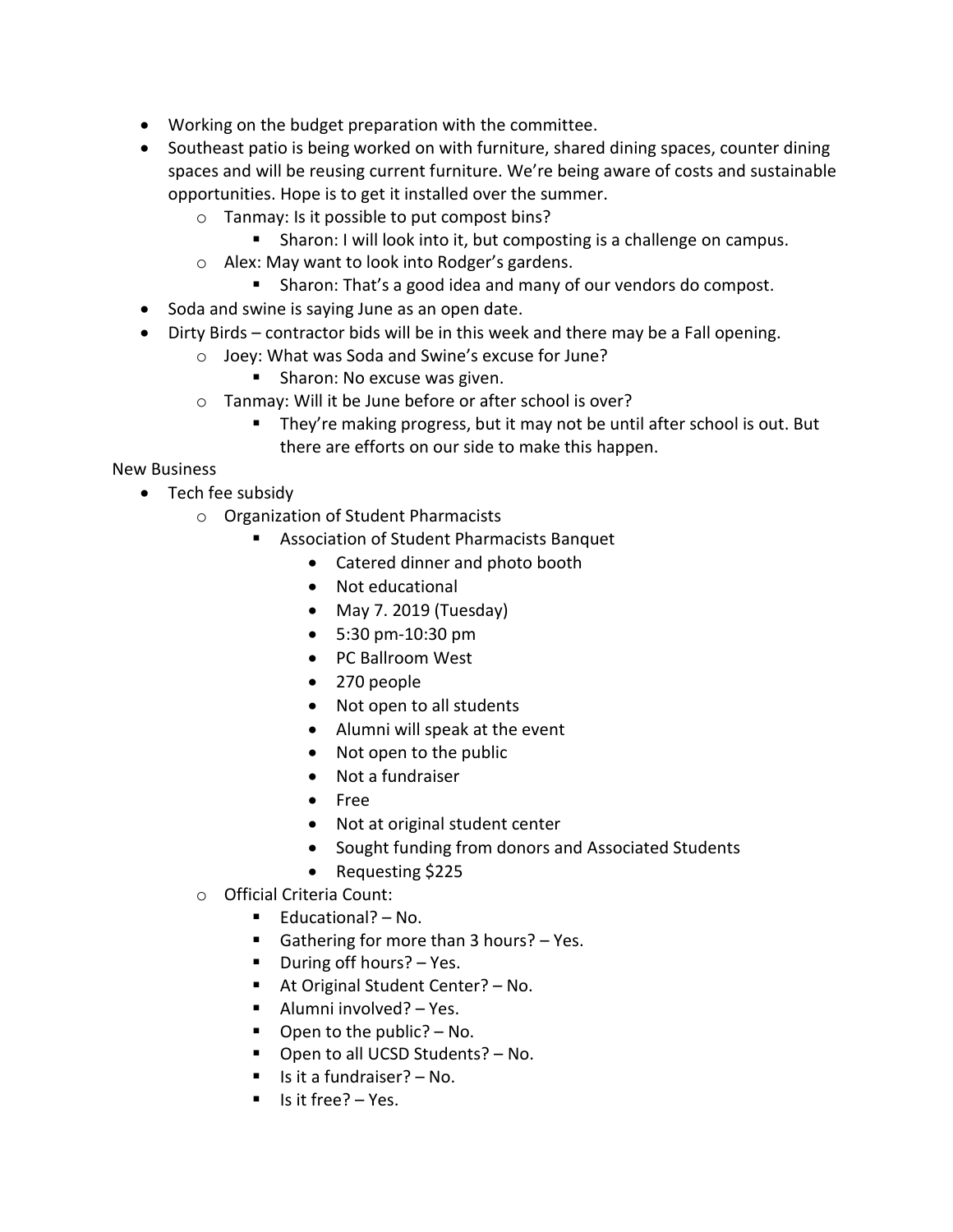- Alex: Met five criteria. Motion to fund for full \$225.
- Motion to fund for full amount: Rabia
	- o Seconded by Reilley

#### Old Business

- Alex: Feedback about branding
	- $\circ$  Tanmay: Issue with union and not sure if people will understand what Union means.
	- $\circ$  Reilley: Most people were for it. Student Union used in a lot of other campus. Possible new name could be Price Student Union.
	- o Harrison: Most didn't like "union" and it was confusing and similar to Associated Students. Had a question about Triton Pavilion and if it was a part of the union. General consensus was that most didn't like the name.
	- $\circ$  Alex: for Katya: The idea is good, but union lacks clarity of what it's referring too. Not clear about reference to space. Similar to labor union idea. Union idea is confusing overall.
	- $\circ$  Joey: I don't recall the name being modern, but it does reflect part of the culture that Associated Students is detached from the students about who they are and where they are.
	- $\circ$  Tanmay: Some students agree, others disagree. Don't think we should move forward with this idea.
	- o Joey: Was the name union a political association issue?
		- Harrison: Some felt that it didn't apply to the students
		- Tanmay: It was a political association issue on my end.
	- $\circ$  Harrison: Do we know what the past options were or of any alternate names?
		- Sharon: Like years past?
		- Harrison: Why did they choose this name?
		- Sharon: When there was one center, it was the student center, but many students said it wasn't enough, so they added Price Center. The Student Union name helps them connect with their space.
	- o Joey: I don't have any personal issues going forward. Harrison, did you mean in the marketing meeting or in history?
		- Harrison: I meant in the meeting.
			- Sharon: We didn't get the chance to discuss options.
	- $\circ$  Pamela: Students knew where the Student Union was and it was important to them and was a designation to a physical space.
	- o Alex: I think UCSD is unique since we have multiple places, so it's hard to designate one place to be "the" place.
	- o Joey: Triton Pavilion is not going to be a part of the Student Union. To clarify, University Centers includes Price Center and Original Student Center.
		- Sharon: And satellite facility.
	- $\circ$  Patty: Seems like students appreciate the student part in the name. Student Center was the main place on campus. It's unfortunate that the student part was dropped from the name Price Center.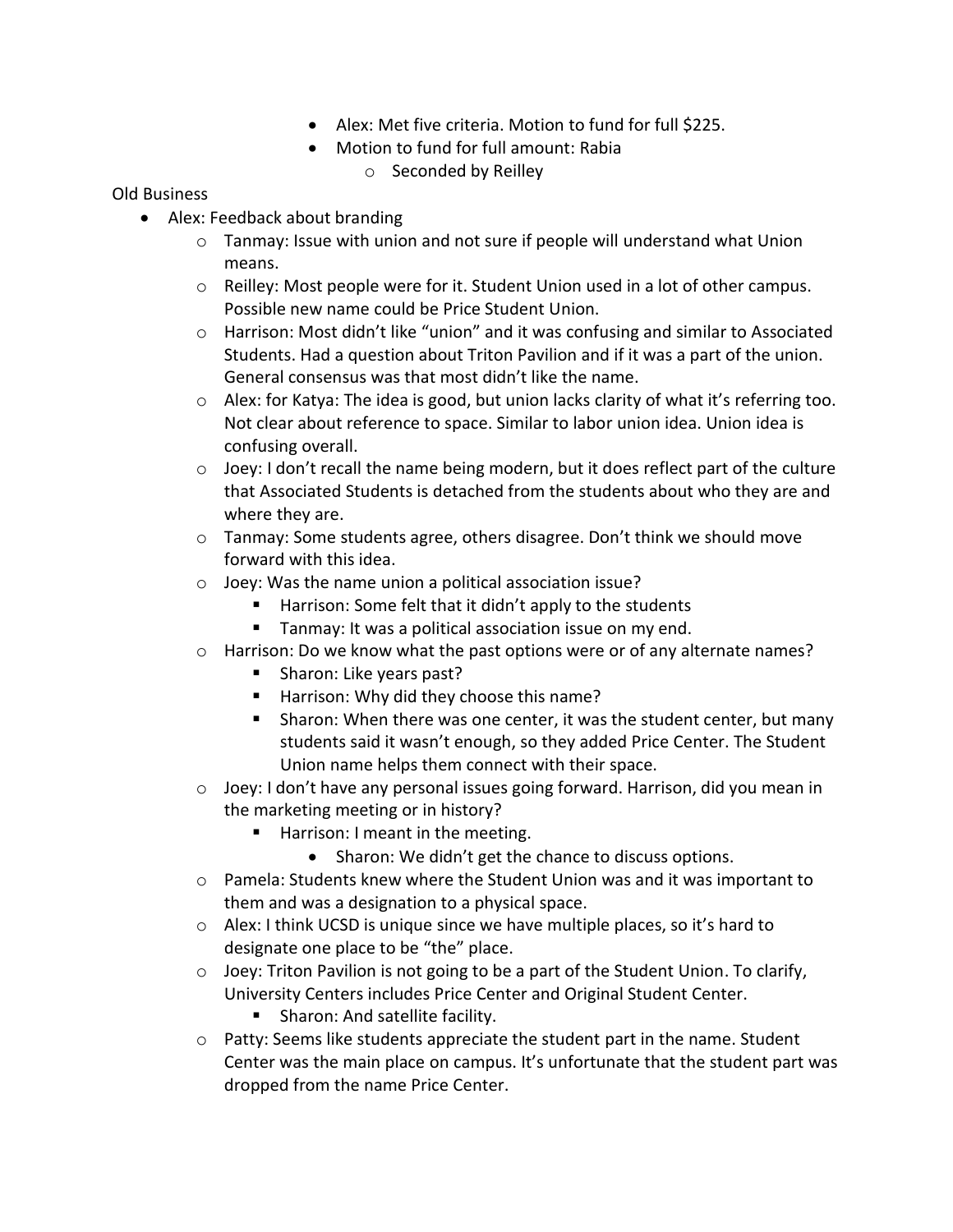- Sharon: Student was dropped from Price Center since it was confusing having the names Student Center and then Student Price Center.
	- Alex: I recommend looking into other schools with multiple buildings.
		- o Sharon: Some have student unions and then memorial unions. Some have two or three.
- o Harrison: How set were they on the name Student Union?
	- Sharon: On a management level, we felt good about this and since it makes it student focused, but it's good to hear feedback. We want to continue this conversation in a broader capacity.
- o Alex: Can't they change the name of the whole neighborhood?
	- Patty: That may change with the new plan being executed. Over time, this name may change, but there still won't be "student" in the name.
- $\circ$  Harrison: How soon will we know the alternate names from the marketing team?
	- Sharon: No plan now to suggest alternate names. Let's work with this name and do testing of getting a sense of where this may lead to. So we'll either go with it or change the name.
- o Alex: Get feedback and bring it back to University Center Advisory Board.
	- Sharon: I can do that.
- o Motion to table this conversation indefinitely: Harrison
	- Seconded by Reilley
- Transfer student at Large Representative
	- $\circ$  Alex: Transfer student and then Student at Large would be a commuter in addition to the student at large.
	- o Jesus: How are these students selected?
		- Alex: Apply to the position like everyone else.
	- o Jesus: An issue is that they may not have a student body to go back to.
	- $\circ$  Joey: Part of the challenge is that we can't favor a student organization. When we add more requirements, this makes it harder for students to apply. Certain organizations have certain agendas, and that's not our job to support those specific agendas.
	- $\circ$  Alex: If we have one of the members at large to be off campus, would that mean the other would have to be on campus?
		- Sharon: That depends on what the board thinks.
	- o Motion to add transfer at larger position: Jesus
	- o Added Transfer at Large Position for 2019-2020
		- All in favor of this position.
- Member Reports
	- Harrison: Not sure where to discuss this, but students want a partnership with Bird scooters.
		- o Alex: That would be for Associated Students.
		- o Joey: What do they want out of the partnership?
			- Tanmay: Like we have a partnership for Spin, they'd want the scooters to stay on campus.